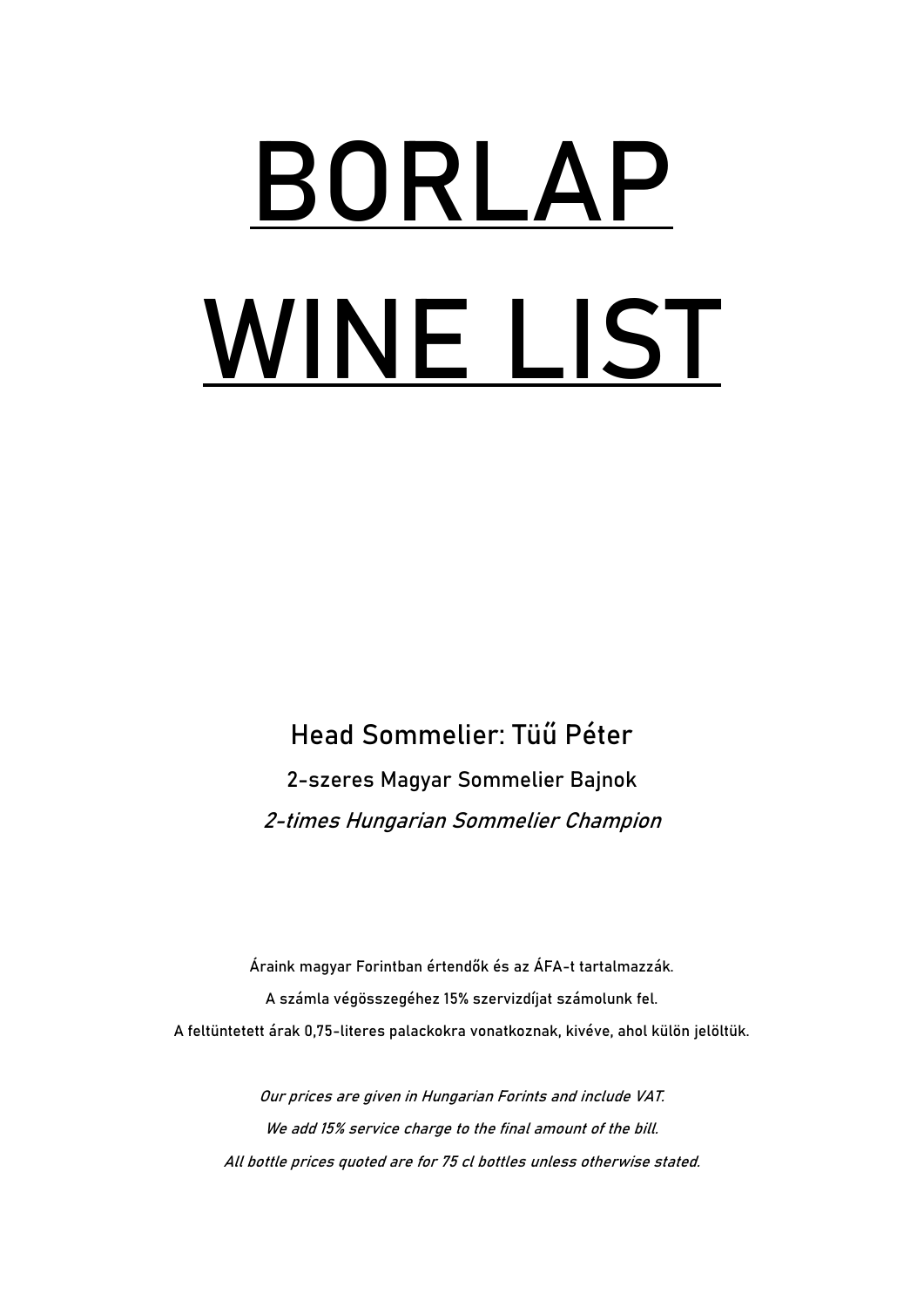## Tartalom / Table of contents

| Oldal / <i>Page</i> |  |
|---------------------|--|
|---------------------|--|

| Poharazott tételek<br>Wines by the glass                            | 1              |
|---------------------------------------------------------------------|----------------|
| Magyar és külföldi pezsgők<br>Hungarian and foreign sparkling wines | 1              |
| Champagne<br>Champagne                                              | $\overline{2}$ |
| Magyar fehérborok<br>Hungarian white wines                          | 3              |
| Külföldi fehérborok<br>Foreign white wines                          | 4              |
| Magyar vörösborok<br>Hungarian red wines                            | 5              |
| Külföldi vörösborok / Bordeaux<br>Foreign red wines / Bordeaux      | 6              |
| Édes borok<br><b>Sweet wines</b>                                    | 7              |
| Párlatok<br><b>Spirits</b>                                          | $7 - 8$        |
| Sör, Üdítőitalok, Kávé, Tea                                         |                |

Beer, Soft drinks, Coffee, Tea 9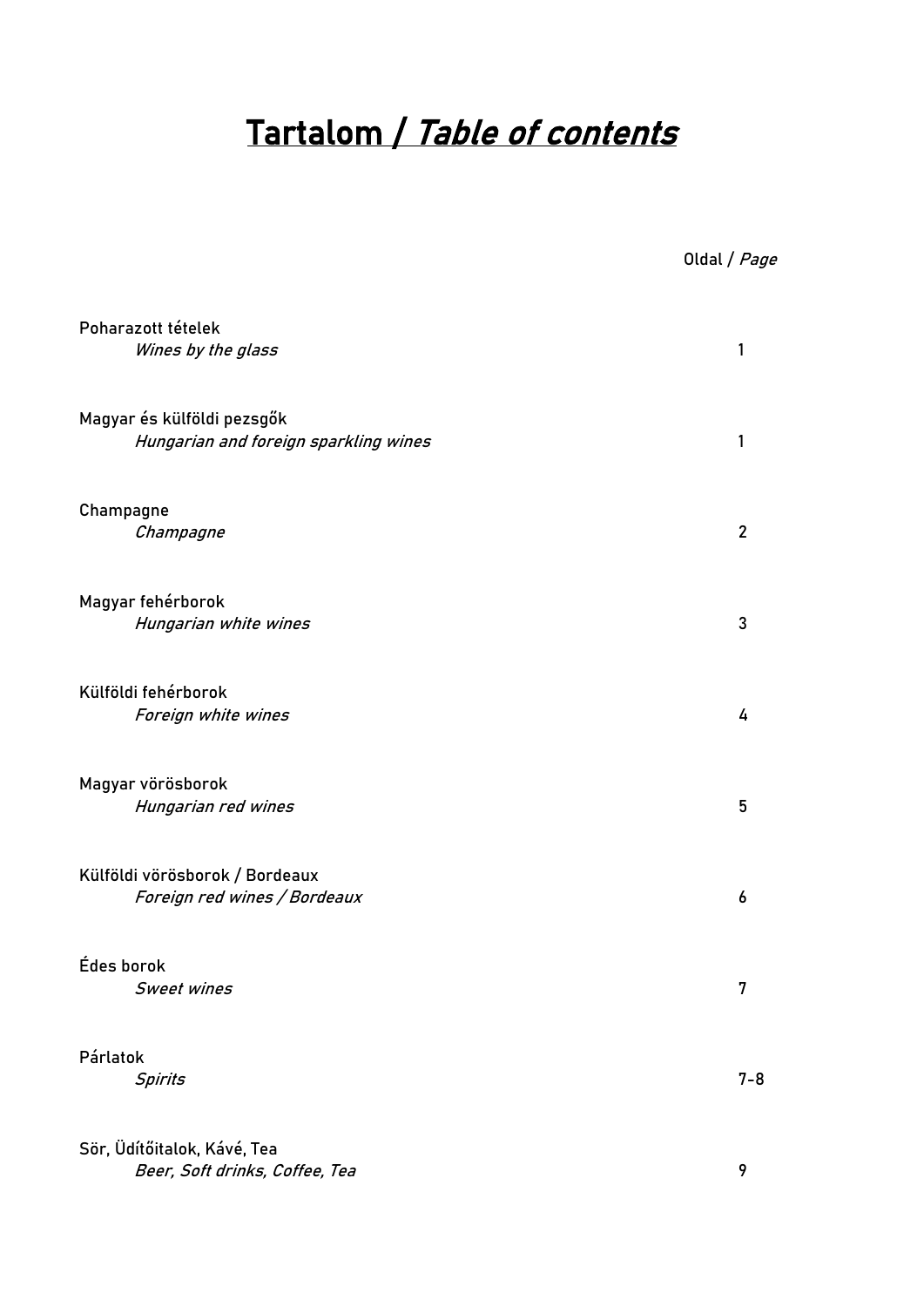## Poharazott tételek / By-the-glass offer

| Pezsgők / Sparkling wines (1 dl)                     |      |                         |       |
|------------------------------------------------------|------|-------------------------|-------|
| CHÂTEAU DERESZLA Prestige Réserve                    | 2015 | (Tokaj)                 | 3.600 |
| BOURDAIRE-GALLOIS "Prestige" Extra Brut              |      | (Champagne, FR)         | 4.800 |
| <b>PALMER Brut Réserve</b>                           |      | (Champagne, FR)         | 4.400 |
| Fehérborok / White wines (1 dl)                      |      |                         |       |
| RÓKUSFALVY Sauvignon Blanc                           | 2021 | (Etyek-Buda)            | 2.200 |
| RADKA Furmint & Hárslevelű                           | 2019 | (Tokaj)                 | 1.800 |
| TORNAI "Grófi" Hárslevelű                            | 2017 | (Somló)                 | 3.400 |
| <b>PIEROPAN Soave Classico</b>                       | 2020 | (Soave, IT)             | 2.600 |
| Vörös borok / Red wines (1 dl)                       |      |                         |       |
| FIGULA Balatonszőlősi "Öreghegy" Cabernet Sauvignon  | 2017 | (Balatonfüred-Csopak)   | 2.400 |
| TAKLER "Örökség" Kékfrankos                          | 2017 | (Szekszárd)             | 2.600 |
| LUIGI BOSCA Malbec                                   | 2019 | (Mendoza, AR)           | 2.800 |
| <b>BRAZIN Old Vine Zinfandel</b>                     | 2019 | (Lodi, California, USA) | 3.400 |
| Édes borok / Sweet wines (6 cl)                      |      |                         |       |
| PATRÍCIUS "Katinka" Késői szüretelésű / Late harvest | 2017 | (Tokaj)                 | 2.200 |
| PAJZOS 5 Puttonyos Tokaji Aszú                       | 2006 | (Tokaj)                 | 3.900 |

## Pezsgők / Sparkling wines (0,75 l)

| LAUREL EXTRA BRUT /Half-bottle/                                           | 2019 | (Tokaj)        | 0.375 L | 9.900  |
|---------------------------------------------------------------------------|------|----------------|---------|--------|
| CHÂTEAU DERESZLA Prestige Réserve                                         | 2015 | (Tokaj)        |         | 11.900 |
| <b>KREINBACHER Prestige Brut</b>                                          |      | (Somló)        |         | 14.400 |
| <b>KREINBACHER Brut Classic Magnum</b>                                    | 2016 | (Somló)        | 1.5 I   | 36.900 |
| KEMENDY "Terroir" Pinot Noir Rosé                                         |      | (Balaton)      |         | 18,900 |
| DE STEFANI Prosecco "Col Fondo"<br>/VINO FRIZZANTE - SEMI-SPARKLING WINE/ | 2018 | (Prosecco, IT) |         | 10.900 |
| PERELADA "Stars" Cava RESERVA Brut                                        | 2017 | (Cava, ES)     |         | 11.900 |
| FERRARI "Maximum" Brut BLANC DE BLANCS                                    |      | (Trento. IT)   |         | 21.900 |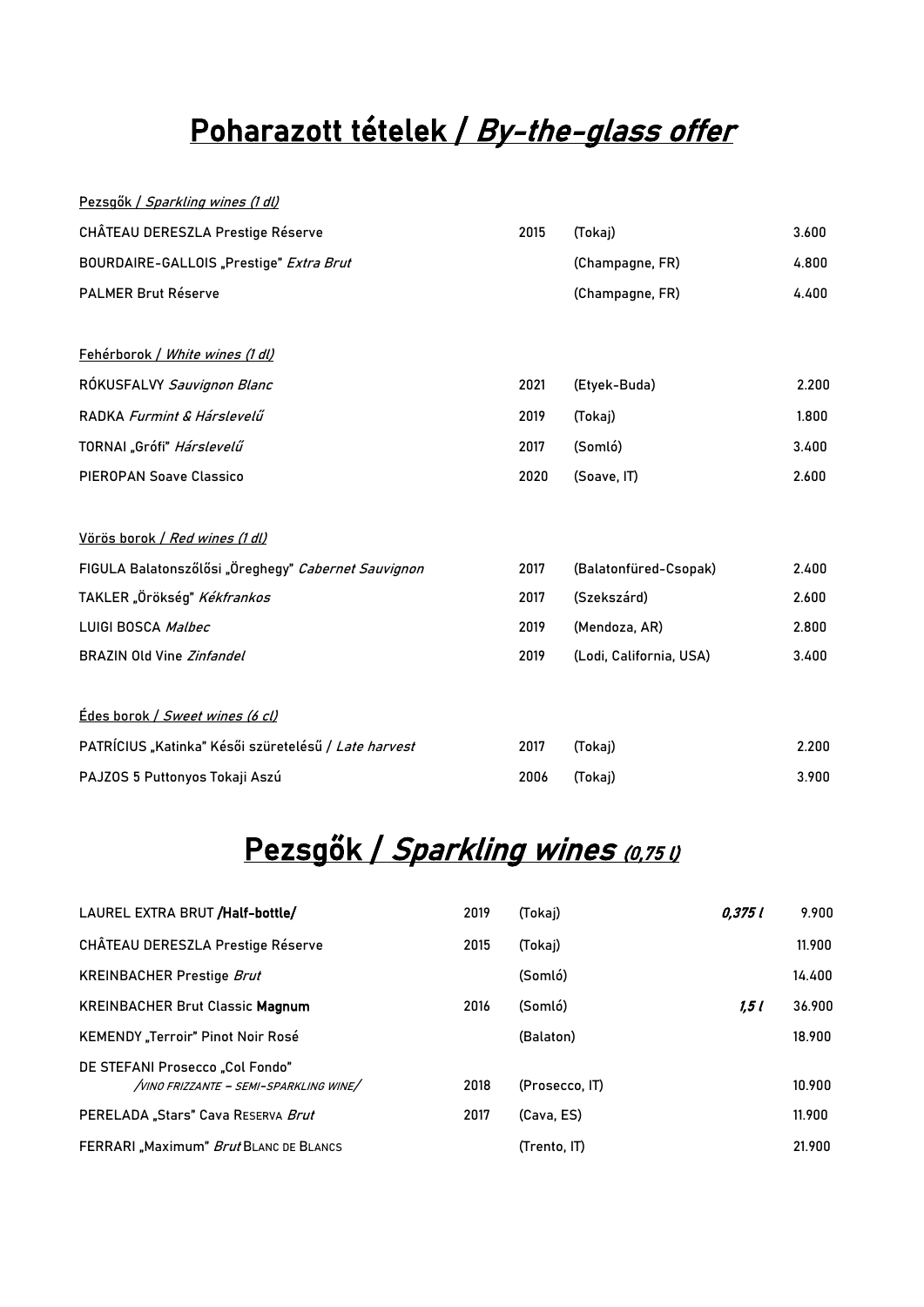## **Champagne**

| AGRAPART & FILS "Terroirs" BLANC DE BLANCS Extra Brut         |      |         | 33.900  |
|---------------------------------------------------------------|------|---------|---------|
| <b>AYALA Brut Nature</b>                                      |      |         | 29.900  |
| BILLECART-SALMON "Sous Bois" Brut                             |      |         | 44.900  |
| BILLECART-SALMON Brut BLANC DE BLANCS GRAND CRU               |      |         | 46.900  |
| <b>BOLLINGER Special Cuvée Brut</b>                           |      |         | 33.900  |
| <b>BOLLINGER Rosé Brut</b>                                    |      |         | 36.900  |
| <b>BOLLINGER</b> "La Grande Année" Brut                       | 2012 |         | 68.900  |
| BOURDAIRE-GALLOIS "Prestige" Extra Brut                       |      |         | 27.200  |
| BOURDAIRE-GALLOIS "Prestige" Brut Magnum                      |      | 1,51    | 57.000  |
| <b>CHARLES HEIDSIECK Brut Réserve</b>                         |      |         | 33.900  |
| DELAMOTTE Brut /Half-bottle/                                  |      | 0,375 l | 15.400  |
| DRAPPIER "Carte d'Or" Brut                                    |      |         | 26.900  |
| FRÉDÉRIC SAVART "L'Ouverture" PREMIER CRU Brut                |      |         | 27.900  |
| GIMONNET & FILS "Cuis" PREMIER CRU, Brut                      |      |         | 23.900  |
| HENRI GIRAUD "Esprit Nature" Brut                             |      |         | 28.900  |
| LARMANDIER-BERNIER "Terre de Vertus" BLANC DE BLANCS Non-dosé | 2015 |         | 57.900  |
| LAURENT-PERRIER "La Cuvée" Brut                               |      |         | 26.900  |
| LAURENT-PERRIER "Grand Siècle" N° 24                          |      |         | 69.900  |
| LAURENT-PERRIER "Cuvée Alexandra" Rosé Brut                   | 2004 |         | 159.900 |
| <b>PALMER Brut Réserve</b>                                    |      |         | 26.900  |
| <b>POMMERY Brut Royal</b>                                     |      |         | 26.900  |
| ROEDERER Brut Premier Magnum                                  |      | 1,51    | 64.000  |
| ROEDERER "Cristal"                                            | 2013 |         | 149.900 |
| <b>RUINART Rosé</b>                                           |      |         | 46.900  |
| TAITTINGER "Prélude" GRANDS CRUS Brut                         |      |         | 36.900  |
| TAITTINGER "Comtes de Champagne" BLANC DE BLANCS Brut         | 2007 |         | 82.900  |
| TAITTINGER "Comtes de Champagne" BLANC DE BLANCS Brut         | 2008 |         | 92.900  |
| VEUVE CLICQUOT "Extra Brut Extra Old"                         |      |         | 44.900  |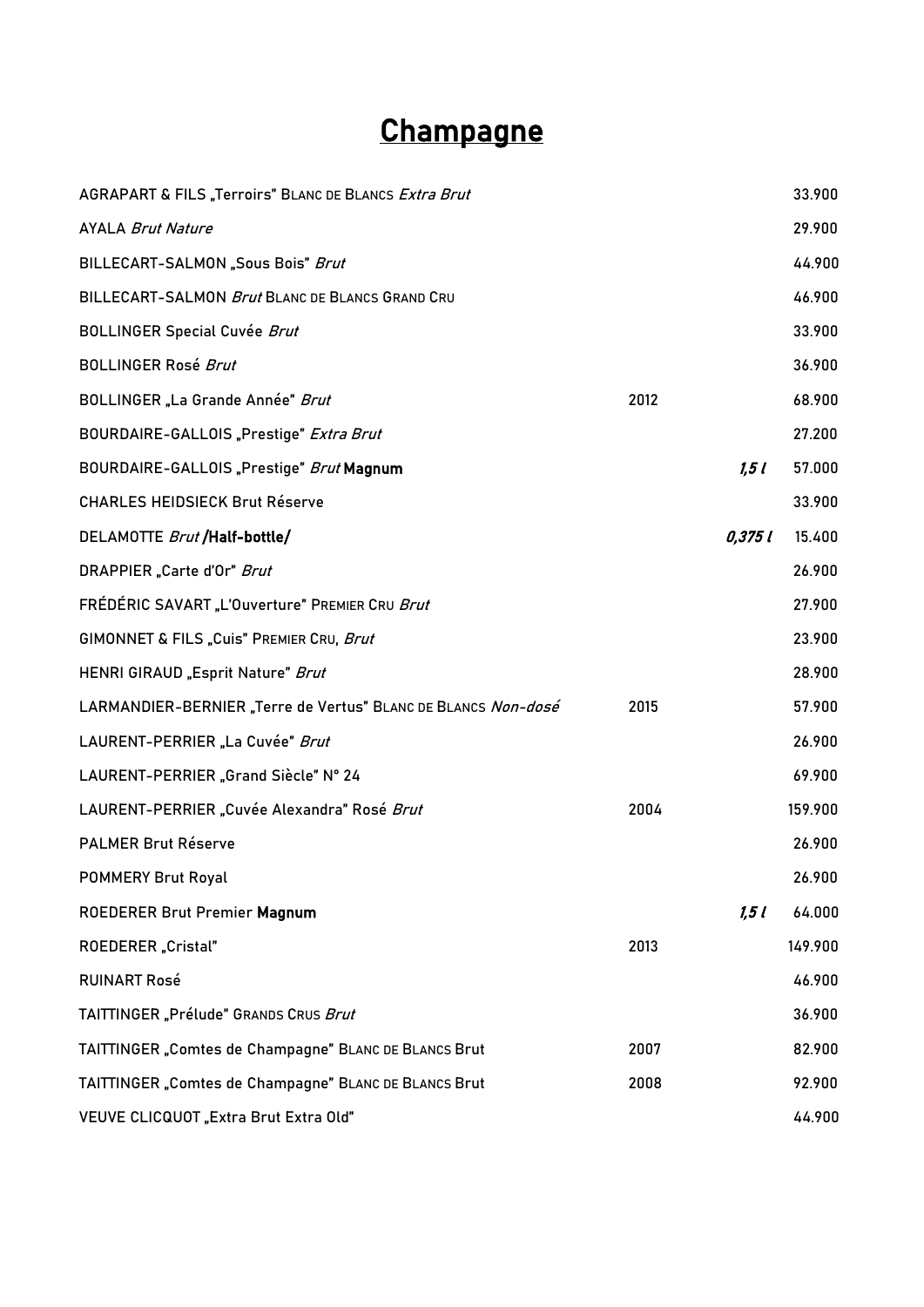# Magyar fehérborok / Hungarian white wines

| PATRÍCIUS <i>Sárga Muskotály</i>                         | 2019 | (Tokaj)               | 5.900  |
|----------------------------------------------------------|------|-----------------------|--------|
| <b>CENTURIO Birtokbor</b>                                | 2021 | (Mátra)               | 6.900  |
| GOTTWALD Királyleányka                                   | 2021 | (Neszmély)            | 7.200  |
| SABAR "Hercegföld" Rajnai Rizling                        | 2020 | (Badacsony)           | 7.400  |
| GELLAVILLA "Balatonszőlős" Olaszrizling                  | 2020 | (Balatonfüred-Csopak) | 7.900  |
| FÜLEKY Dry Furmint                                       | 2019 | (Tokaj)               | 7.900  |
| NÉGY80 'Auvergnas Gris' / Pinot Gris/                    | 2020 | (Badacsony)           | 7.900  |
| <b>CSERI Sauvignon Blanc</b>                             | 2021 | (Pannonhalma)         | 8.400  |
| BORBÉLY Rózsakő                                          | 2019 | (Badacsony)           | 8.400  |
| RADKA Furmint & Hárslevelű                               | 2019 | (Tokaj)               | 8.900  |
| GERVAI "Brúnó" Szürkebarát                               | 2020 | (Etyek-Buda)          | 8.900  |
| ST. DONAT "Slikker" Olaszrizling                         | 2018 | (Csopak)              | 9.400  |
| RÓKUSFALVY Sauvignon Blanc                               | 2021 | (Etyek-Buda)          | 9.400  |
| STUMPF Nagy-Eged Chardonnay GRAND SUPERIOR               | 2019 | (Eger)                | 9.900  |
| BARCZA "Somló" Olaszrizling                              | 2017 | (Somló)               | 10.400 |
| JÁSDI "Ranolder Fehér" <i>Furmint &amp; Olaszrizling</i> | 2015 | (Balatonfüred-Csopak) | 10.900 |
| JÁSDI "Lőczedombi" Olaszrizling                          | 2019 | (Csopak)              | 11.900 |
| HOLDVÖLGY "Meditation" Furmint Király-dűlő               | 2018 | (Tokaj)               | 12.900 |
| SZIEGL "Herreberg" Kövidinka /NARANCSBOR - ORANGE WINE/  | 2020 | (Hajós-Baja)          | 12.900 |
| TORNAI "Grófi" <i>Hárslevelű</i>                         | 2019 | (Somló)               | 12.900 |
| TORNAI "Grófi" Hárslevelű                                | 2017 | (Somló)               | 13.900 |
| HOLLÓVÁR Furmint                                         | 2011 | (Somló)               | 14.900 |
| LENKEY "Tíz év után " Kishegy Hárslevelű                 | 2006 | (Tokaj)               | 17.900 |
| LENKEY "Marcangoló" Furmint                              | 2004 | (Tokaj)               | 18.900 |
| ST. ANDREA "Mária" Nagy-Eged-Hegy GRAND SUPERIOR         | 2018 | (Eger)                | 21.900 |
| BALASSA "Szent Tamás" Furmint                            | 2019 | (Tokaj)               | 25.900 |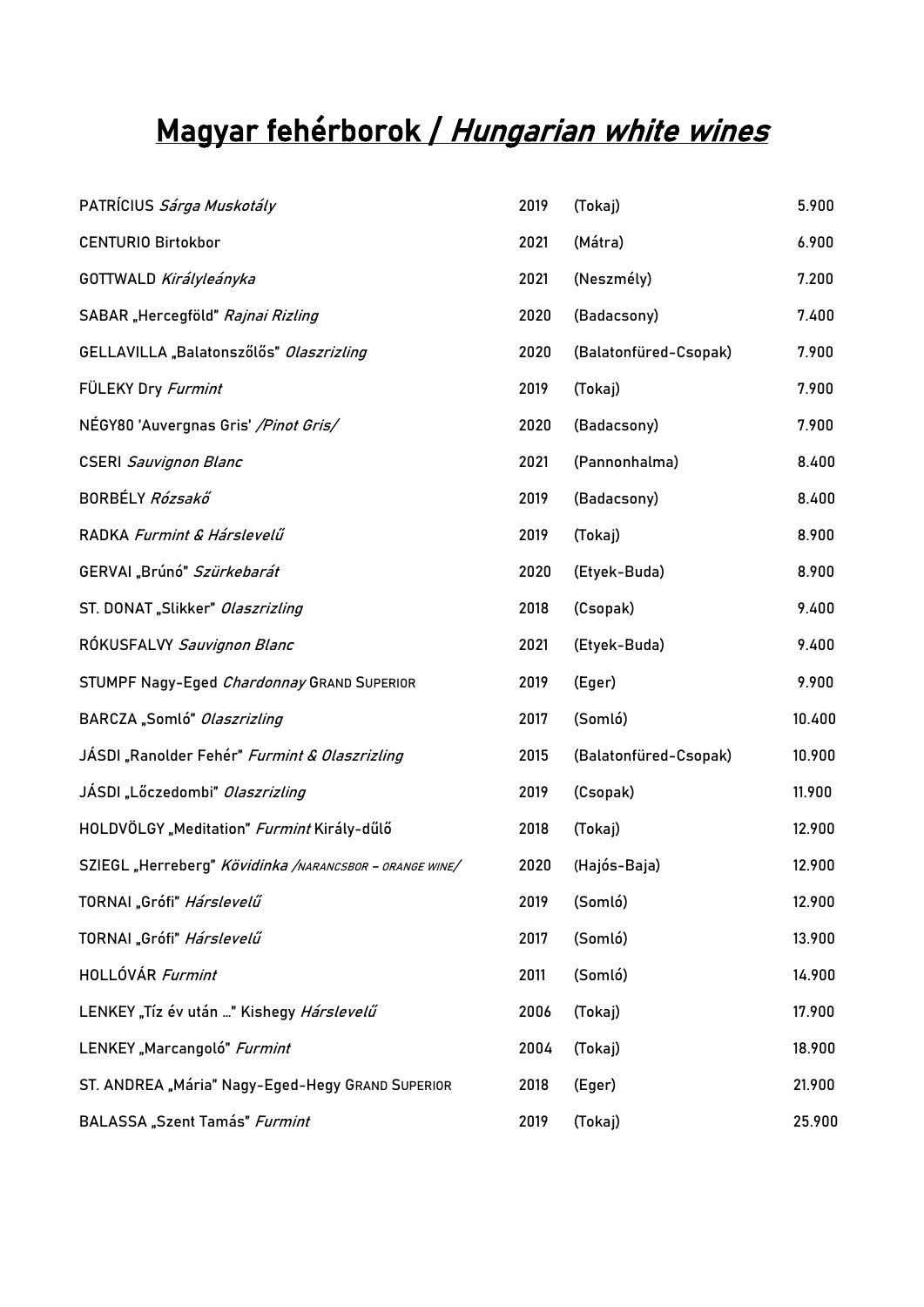# Külföldi fehérborok / Foreign white wines

| LOIMER "Lenz" Riesling                                | 2017 | (Niederösterreich, AT)    | 9.000  |
|-------------------------------------------------------|------|---------------------------|--------|
| ALBA MARTÍN Albariño                                  | 2021 | (Val do Salnés, ES)       | 9.400  |
| ESCORIHUELA GASCÓN "Candela" Chardonnay-Viognier      | 2019 | (Mendoza, AR)             | 9.900  |
| CHATEAU MUSAR "Musar Jeune" Blanc                     | 2018 | (Bekaa Valley, LB)        | 10.400 |
| <b>EYMANN Riesling</b>                                | 2019 | (Pfalz, DE)               | 10.900 |
| <b>PIEROPAN Soave Classico</b>                        | 2020 | (Soave, IT)               | 11.900 |
| ALZINGER "Dürnstein" Grüner Veltliner FEDERSPIEL      | 2020 | (Wachau, AT)              | 12.900 |
| VINCENT GIRARDIN Bourgogne Aligoté                    | 2017 | (Burgundy, FR)            | 13.900 |
| PRAGER "Steinriegl" Riesling FEDERSPIEL               | 2018 | (Wachau, AT)              | 13.900 |
| FEUDI DI SAN GREGORIO Greco di Tufo                   | 2017 | (Campania, IT)            | 13.900 |
| <b>TRIMBACH Riesling</b>                              | 2015 | (Alsace, FR)              | 14.400 |
| TRIMBACH Gewürztraminer                               | 2015 | (Alsace, FR)              | 15.400 |
| CLAYMORE "Voodoo Child" Chardonnay                    | 2017 | (Clare Valley, AU)        | 15.900 |
| YEALANDS 'Single Vineyard' Seaview Sauvignon Blanc    | 2021 | (Marlborough, NZ)         | 16.900 |
| <b>DOMAINE TESTUT CHABLIS "Rive Droite"</b>           | 2018 | (Chablis, FR)             | 18.900 |
| DOMAINE FÉVRE CHABLIS 1ER CRU "Vaulorent"             | 2016 | (Chablis, FR)             | 24.900 |
| DOMAINE FÉVRE CHABLIS GRAND CRU "Les Preuses"         | 2015 | (Chablis, FR)             | 53.200 |
| ALPHONSE MELLOT Sancerre "La Moussière"               | 2016 | (Sancerre, FR)            | 21.900 |
| <b>DOMAINE CORNIN Pouilly-Fuissé</b>                  | 2019 | (Burgundy, FR)            | 22.900 |
| DOMAINE DE LA TAILLE AUX LOUPS "Les Hauts de Husseau" | 2017 | (Montlouis sur Loire, FR) | 23.600 |
| <b>BLACK STALLION Chardonnay</b>                      | 2018 | (Napa Valley, USA)        | 26.900 |
| <b>DOMAINE VACHERON Sancerre</b>                      | 2020 | (Sancerre, FR)            | 28.900 |
| CLOS MARSALETTE Pessac-Léognan Blanc                  | 2016 | (Bordeaux, FR)            | 34.400 |
| <b>BOUSSEY Meursault "Vieilles Vignes"</b>            | 2015 | (Burgundy, FR)            | 39.900 |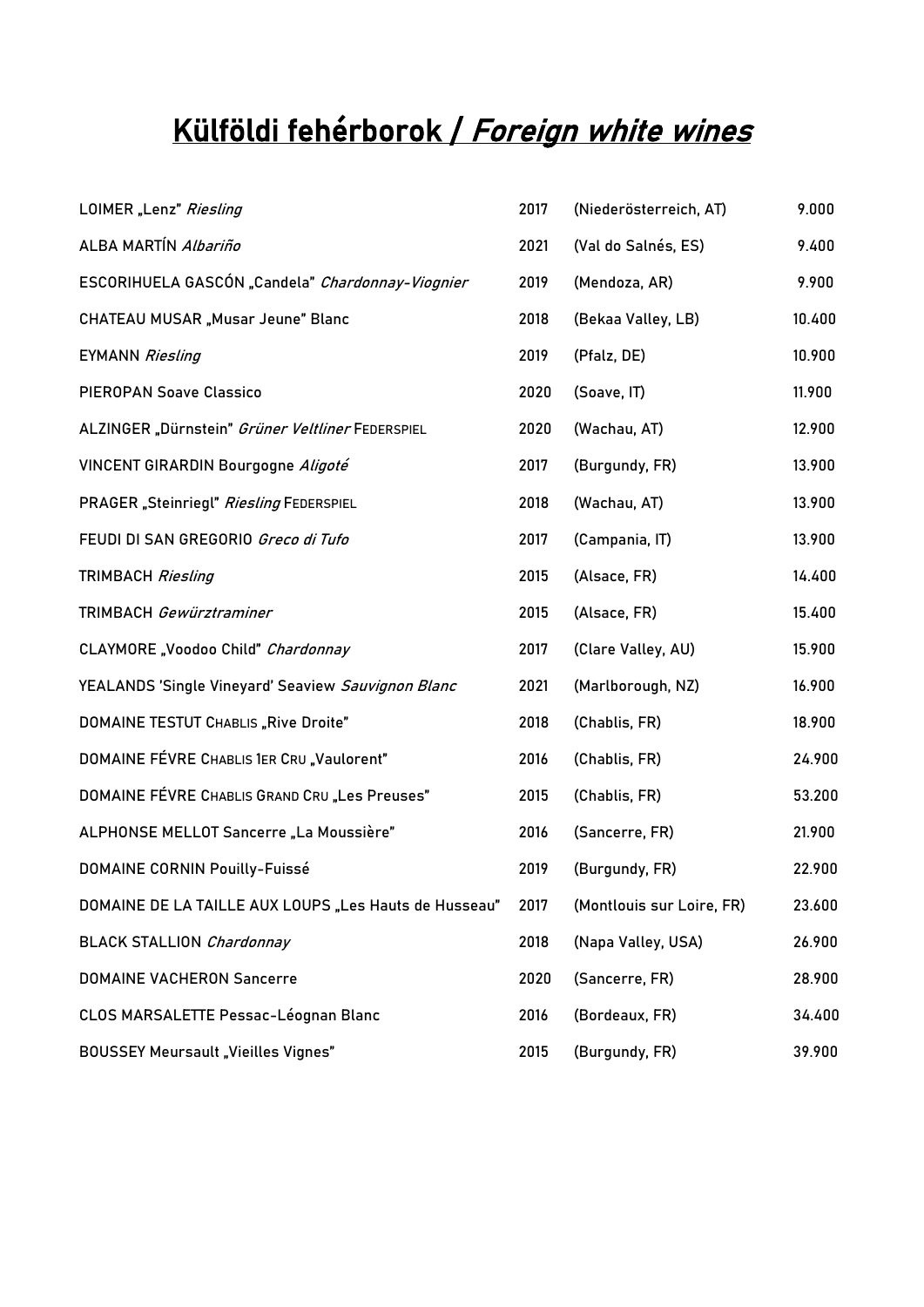# Magyar vörösborok / Hungarian red wines

| STEIGLER Kékfrankos                                  | 2019 | (Sopron)              | 7.900  |
|------------------------------------------------------|------|-----------------------|--------|
| SEBESTYÉN "Nánai" Kékfrankos                         | 2016 | (Szekszárd)           | 9.400  |
| FIGULA Balatonszőlősi "Öreghegy" Cabernet Sauvignon  | 2017 | (Balatonfüred-Csopak) | 10.400 |
| ST. DONAT "Aranyház" Kékfrankos VULKANIKUS VÁLOGATÁS | 2018 | (Balatonfüred-Csopak) | 10.900 |
| TAKLER "Örökség" Kékfrankos                          | 2017 | (Szekszárd)           | 11.900 |
| THUMMERER Egri Kadarka GRAND SUPERIOR                | 2015 | (Eger)                | 12.900 |
| <b>WASSMANN</b> Cabernet Franc                       | 2016 | (Villány)             | 12.900 |
| SEBESTYÉN "Ivánvölgyi" BIKAVÉR                       | 2017 | (Szekszárd)           | 13.900 |
| <b>GRÁL BORPINCE "Maestro" Reserve</b>               | 2017 | (Tolna)               | 14.900 |
| PETRÉNY "Big Band" EGRI BIKAVÉR SUPERIOR             | 2013 | (Eger)                | 15.900 |
| CENTURIO Cabernet Franc-Kékfrankos VÁLOGATÁS         | 2020 | (Mátra)               | 17.600 |
| VIDA "La Vida"                                       | 2013 | (Szekszárd)           | 18.900 |
| HEIMANN "Barbár" Cuvée                               | 2017 | (Szekszárd)           | 18.900 |
| VYLYAN "Dobogó" Cabernet Sauvignon                   | 2015 | (Villány)             | 20.900 |
| THUMMERER "Vili Papa" Cuvée                          | 2009 | (Eger)                | 21.900 |
| HEUMANN "Terra Tartaro"                              | 2013 | (Villány)             | 23.900 |
| PETRÉNY Pinot Noir SUPERIOR                          | 2011 | (Eger)                | 25.900 |
| MALATINSZKY "Kúria" Cabernet Franc                   | 2007 | (Villány)             | 29.900 |
| TIFFÁN "Cuvée Carissimae"                            | 2002 | (Villány)             | 32.000 |
| TIFFÁN "Grand Selection"                             | 2011 | (Villány)             | 36.000 |
| TIFFÁN "Grand Selection"                             | 1999 | (Villány)             | 39.000 |
| PANNONHALMI APÁTSÁGI PINCÉSZET Infusio /Magnum/      | 2017 | (Pannonhalma)<br>1,51 | 38.900 |
| TAKLER Grand Szekszárdi Cuvée                        | 2012 | (Szekszárd)           | 43.000 |
| TAKLER "Minden 50 Évben" Szekszárdi Kékfrankos       | 2014 | (Szekszárd)           | 47.000 |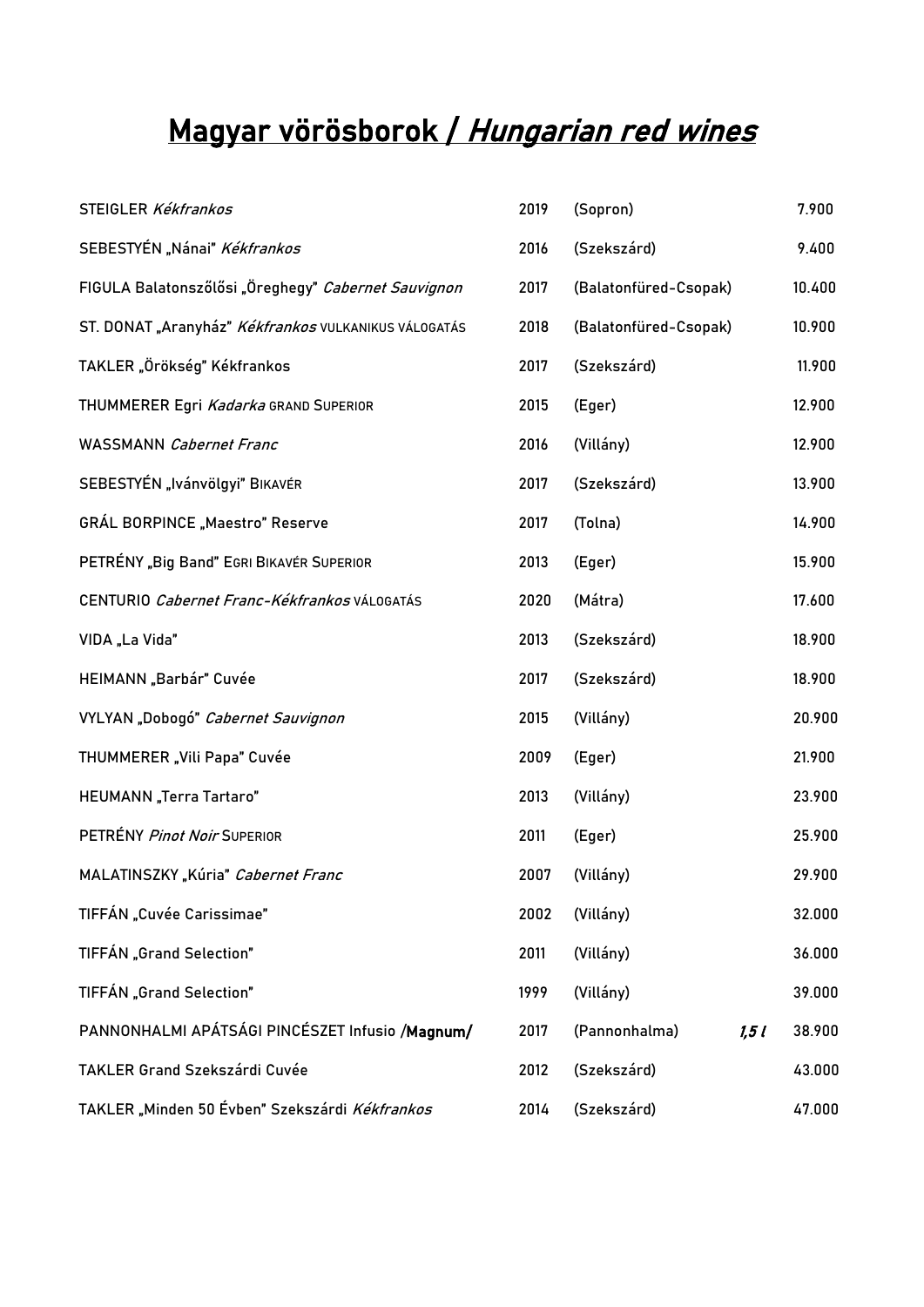## Külföldi vörösborok / Foreign red wines

| <b>CUATRO PASOS Mencia</b>                       | 2017 | (Bierzo, ES)                 | 8.900  |
|--------------------------------------------------|------|------------------------------|--------|
| EL NIÑO DE CAMPILLO Tempranillo                  | 2018 | (Rioja, ES)                  | 9.900  |
| <b>MARRENON</b> "Grand Marrenon" Rouge           | 2018 | (Luberon, FR)                | 10.900 |
| BODEGAS LUZÓN Altos de Luzón                     | 2015 | (Jumilla, ES)                | 11.900 |
| LUIGI BOSCA Malbec                               | 2019 | (Mendoza, AR)                | 12.900 |
| MARQUÉS DE RISCAL Rioja Reserva                  | 2016 | (Rioja, ES)                  | 16.900 |
| <b>BRAZIN Old Vine Zinfandel</b>                 | 2019 | (Lodi, California, USA)      | 17.900 |
| M. CHAPOUTIER "Les Meysonniers" Crozes-Hermitage | 2019 | (Vallée du Rhône, FR)        | 18.900 |
| FEUDI DI SAN GREGORIO Taurasi (Aglianico)        | 2013 | (Campania, IT)               | 20.900 |
| PASSOPISCIARO Passorosso (Nerello Mascalese)     | 2015 | (Etna Rosso, IT)             | 21.900 |
| ANTONIOLO Gattinara (Nebbiolo)                   | 2012 | (Piemonte, IT)               | 24.900 |
| RENÉ BOUVIER Marsannay "Les Longeroies"          | 2018 | (Burgundy, FR)               | 28.900 |
| BRAIDA Bricco dell'Uccellone (Barbera)           | 2015 | (Barbera d'Asti, IT)         | 33.900 |
| SAN GIORGIO "Ugolforte" Brunello di Montalcino   | 2014 | (Brunello di Montalcino, IT) | 38.900 |
| DAVID DUBAND Chambolle-Musigny                   | 2013 | (Chambolle-Musigny AOC)      | 42.900 |
| PAOLO CONTERNO "Riva del Bric" Barolo            | 2014 | (Barolo, IT)                 | 45.600 |
| DOMAINE DES CROIX Aloxe-Corton "Les Boutieres"   | 2012 | (Burgundy, FR)               | 48.400 |
| <b>VALDUERO Reserva Premium</b>                  | 2011 | (Ribera del Duero, ES)       | 56.900 |
| <b>GAJA Barbaresco</b>                           | 2016 | (Barbaresco, IT)             | 89.900 |

## Bordeaux

| <b>CLARENCE DILLON</b> "Clarendelle" Rouge       |                                 | 2016 | (Medoc AOC)        | 21.900  |
|--------------------------------------------------|---------------------------------|------|--------------------|---------|
| CHÂTEAU KIRWAN                                   | Troisième Grand Cru Classé      | 2005 | (Margaux AOC)      | 84.900  |
| CHÂTEAU D'ARMAILHAC                              | Cinquième Grand Cru Classé 2009 |      | (Pauillac AOC)     | 98.900  |
| CHÂTEAU BRANE-CANTENAC Deuxième Grand Cru Classé |                                 | 2002 | (Margaux AOC)      | 128.900 |
| <b>CHÂTEAU LASCOMBES</b>                         | Deuxième Grand Cru Classé       | 2000 | (Margaux AOC)      | 179.900 |
| CHÂTEAU BEYCHEVELLE                              | Quatrième Grand Cru Classé      | 1996 | (Saint-Julien AOC) | 213.900 |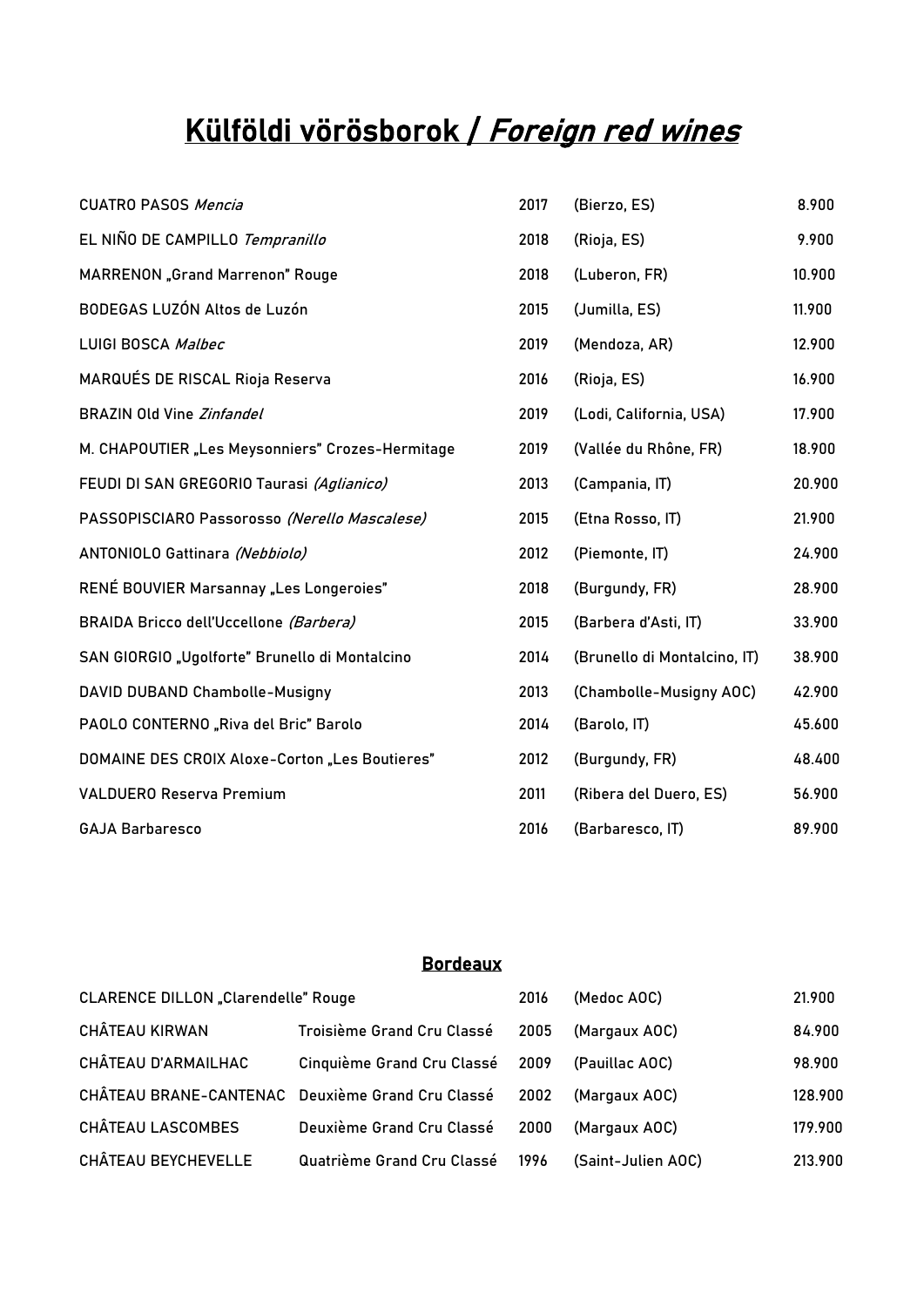## Édes borok / Sweet wines 0,5 liter

| CZURDA "Édes Kísértés" Rizling              | 2020 | (Pannonhalma) |         | 9.900  |
|---------------------------------------------|------|---------------|---------|--------|
| PATRÍCIUS "Katinka" Késői szüretelésű Cuvée | 2017 | (Tokaj)       | 0,375 l | 10.900 |
| BODROG BORMŰHELY Szamorodni                 | 2013 | (Tokaj)       |         | 11.900 |
| BARTA "Öreg Király dűlő" Tokaji Szamorodni  | 2013 | (Tokaj)       |         | 13.900 |
| SZÁSZI Zeus "késői szüret"                  | 2017 | (Badacsony)   | 0,75 l  | 13.900 |
| PELLE PINCE Tokaji Aszú 6 puttonyos         | 2013 | (Tokaj)       |         | 28.900 |
| PAJZOS Tokaji Aszú 5 puttonyos              | 2006 | (Tokaj)       |         | 28.900 |
| DISZNÓKŐ Tokaji Aszú 6 puttonyos            | 2002 | (Tokaj)       |         | 32.900 |
| DISZNÓKŐ "Hetedik" Tokaji Aszú 6 puttonyos  | 2002 | (Tokaj)       |         | 38.900 |

# Párlatok / Spirits

### Pálinka (4 cl)

| BRILL Zeller párlat / Celery distillate                                                      | 46% | 2.000 |
|----------------------------------------------------------------------------------------------|-----|-------|
| 1 CSEPP Golden alma / Golden apple                                                           | 40% | 2.200 |
| ÁRPÁD Besztercei szilva / Plum                                                               | 40% | 2.400 |
| 1 CSEPP Sörpárlat / Beer distillate                                                          | 40% | 3.000 |
| SZAMOSSZEGI "Ősz aranya" Birsalma / Quince                                                   | 42% | 3.000 |
| SZAMOSSZEGI "Délibáb" Kajszibarack / Apricot                                                 | 50% | 3.000 |
| TRISPIRIT Piros Vilmos / Red William's Pear                                                  | 40% | 3.100 |
| BRILL Cabernet Franc barrique érlelésű Törkölypálinka<br>  barrique-aged Cabernet Franc marc | 40% | 3.400 |
| 1 CSEPP Feketecseresznye-Málna / Black cherry-Raspberry                                      | 40% | 3.600 |

#### Brandy (4 cl)

| LUSTAU Brandy de Jerez Solera Grand Reserva               | 2.100 |
|-----------------------------------------------------------|-------|
| BOULARD Calvados Pays d'Auge X.O.                         | 4.200 |
| CASTARÈDE Armagnac V.S.                                   | 3.200 |
| LHERAUD V.S.O.P Cognac FINE PETITE CHAMPAGNE              | 3.800 |
| CHÂTEAU DE MONTIFAUD Réserve Cognac FINE PETITE CHAMPAGNE | 5.400 |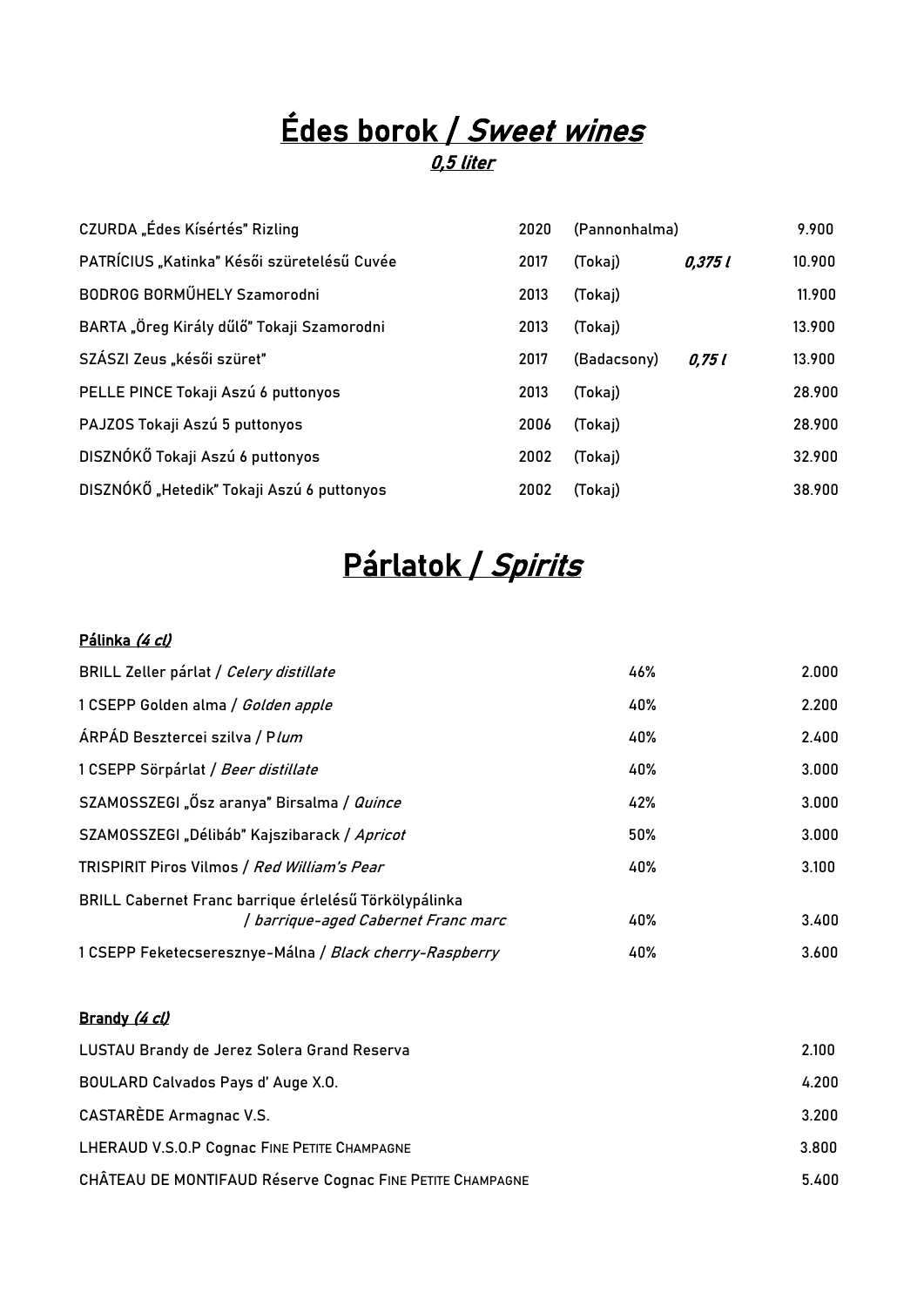## Párlatok / Spirits

## Rum (4 cl)

| PLANTATION Isle of Fiji                                     | (Fiji)                       |       | 2.600 |
|-------------------------------------------------------------|------------------------------|-------|-------|
| DICTADOR Ultra Premium Reserve Aged 12 Years                | (Colombia)                   |       | 2.800 |
| RON ZACAPA CENTENARIO Solera Gran Reserva "23"              | (Guatemala)                  |       | 4.800 |
|                                                             |                              |       |       |
| Whisky & Whiskey (4 cl)                                     |                              |       |       |
| <b>BULLEIT</b> "Frontier" Kentucky Straight Bourbon Whiskey | (USA)                        | 45%   | 2.900 |
| JAMESON Irish Whiskey Triple Distilled                      | (Írország / <i>Ireland</i> ) | 40%   | 2.700 |
| REDBREAST Single Pot Still Irish Whiskey Aged 12 Years      | (Írország / <i>Ireland</i> ) | 40%   | 3.200 |
| <b>NIKKA Coffey Malt Whisky</b>                             | (Japán / Japan)              | 45%   | 3.800 |
| GLENKINCHIE "The Edinburgh Malt" 12-Year-Old /Lowlands/     | (Skócia / Scotland)          | 43%   | 3.700 |
| TALISKER 10 years old /Isle of Skye/                        | (Skócia / Scotland)          | 45,8% | 4.400 |
| GLENMORANGIE "Extremely Rare" 18 years old /Highlands/      | (Skócia / Scotland)          | 43%   | 6.600 |
|                                                             |                              |       |       |
| <u>Vodka <i>(4 cl)</i></u>                                  |                              |       |       |
| <b>BELVEDERE</b>                                            | (Lengyelország / Poland)     |       | 3.200 |
|                                                             |                              |       |       |
| Bitter (4 cl)                                               |                              |       |       |
| <b>ZWACK Unicum</b>                                         | (Magyarország / Hungary)     |       | 1.900 |
| <b>FERNET BRANCA</b>                                        | (Olaszország / Italy)        |       | 2.300 |
|                                                             |                              |       |       |
| Tequila (4 cl)                                              |                              |       |       |
| TRES GENERACIONES Premium Tequila "Plata"                   |                              |       | 2.300 |
|                                                             |                              |       |       |
| Gin (4 cl)                                                  |                              |       |       |
| <b>OPERA Gin</b>                                            | (Magyarország / Hungary)     | 44%   | 2.000 |
| <b>ROKU Gin</b>                                             | (Japán / Japan)              | 43%   | 2.200 |
| <b>BOBBY'S Schiedam Dry Gin</b>                             | (Hollandia / Holland)        | 42%   | 2.400 |
| CITADELLE "No Mistake" Old Tom Gin                          | (Franciaország / France)     | 46%   | 2.300 |
| <b>GIN MARE Mediterranean Gin</b>                           | (Spanyolország / Spain)      | 42,7% | 3.100 |